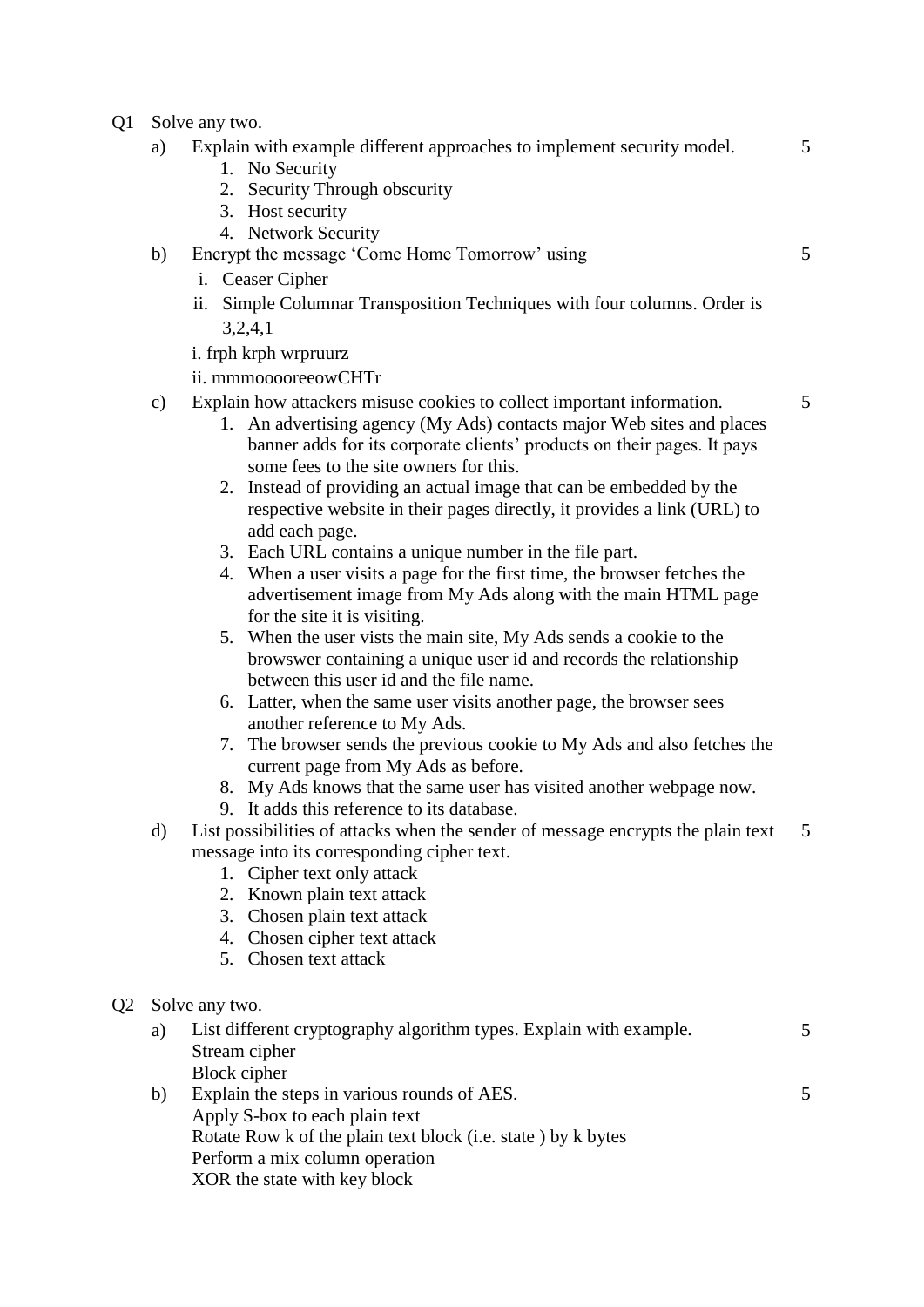- c) Explain subkey generation process of blowfish algorithm. There are 32 bit keys geneerated as K1, K2,.....Kn 32 bit 18 P-arrays Four S-boxes each containing 256 32 bit entries S1,0, S1,1, ........S1,255 S2,0, S2,1, ........S2,255 S3,0, S3,1, ........S3,255 S4,0, S4,1, ........S4,255 Sub key generation 1.initialize P-array 2. Do bitwise XOR of P! with K1, P2 with K2 until P18. Thia works until P14 and K14. For P15 to P18 reuse K1 to K4  $P1 = P1$  XOR K1  $P2 = P2XOR K2$  $P3 = P3XOR K3$  $P4 = P4 XOR K4$ . . . P14 = P14 XOR K14  $P15 = P15 XOR K1$ P16= P16 XOR K2  $P17 = P17XOR K3$ P18 = P18 XOR K4 Take a 64 bit block with all 64 bits initialized to 0. Use the above P-array and
	- S-boxes above to run the Blowfish encryption process.

## d) Explain double DES algorithm.

encryption



Decryption



## Mathematical Expression

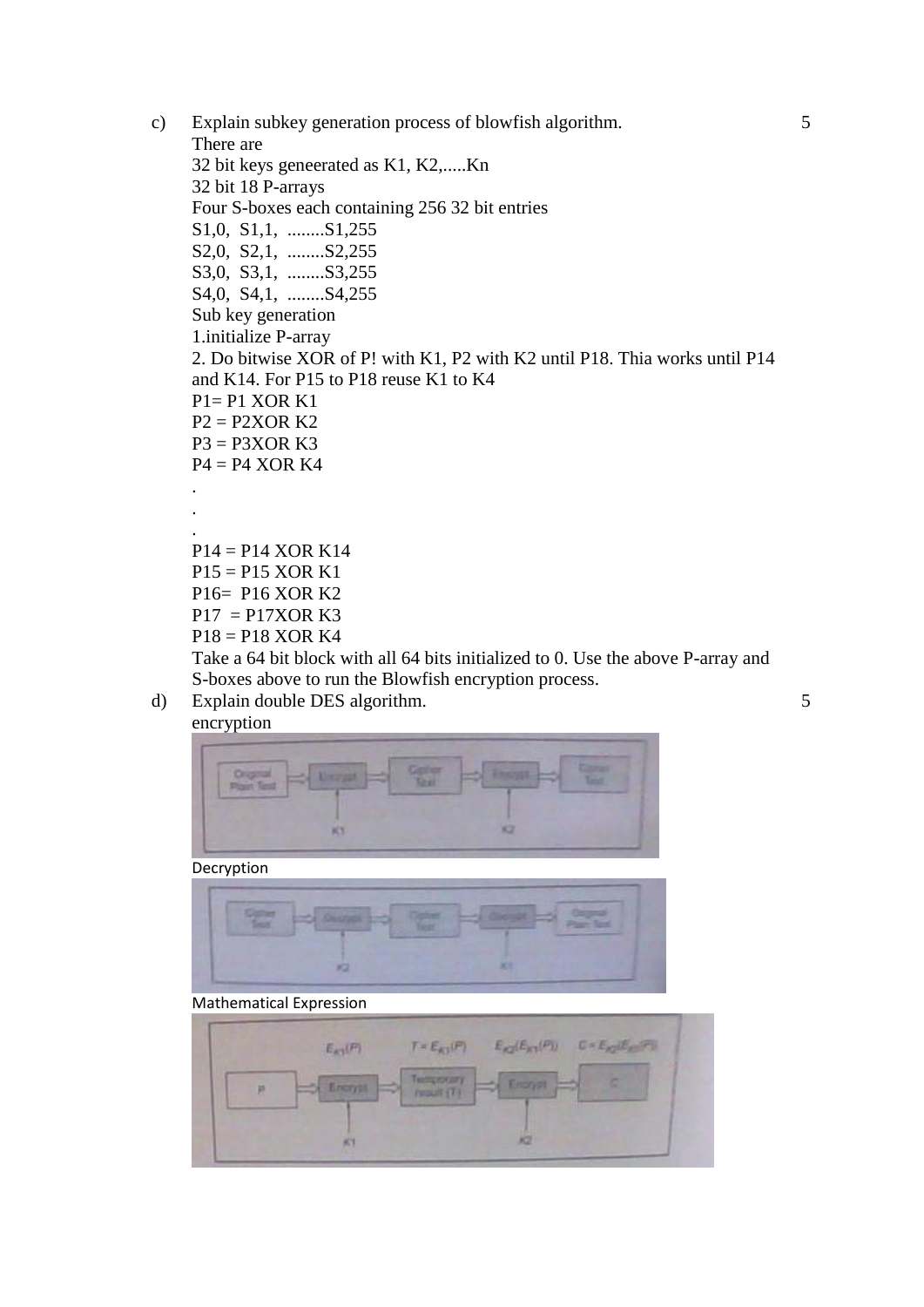- Q3 Solve any two.
	- a) Explain how RSA is used for performing digital signature. Assume A wants to send a message M to B along with the digital signature S calculated over message M.

Step 1. The sender (A) uses the SHA-1 mesaage digest algorithm to calculate the message digest (MD1) over the original message (M).

Step 2. The sender (A) now encrypts the message digets with her private kay. The output of this process is called as the digital signature (DS).

Step 3. Now the sender (A) sends the original message (M) along with the digital signature (DS) to the receiver (B).

Step 4. After the receiver (B) receives the original message (M) and the sender (A's) digital signature, B use the same message digest algorithm as was used by the a and calculate its own message digest (MD2)

Step 5. The receiver (B) now uses the sender's (A's) public key to decrypt the digital signature.

Step 6. B now compare two message digests MD1 and MD2.

If  $MD1 = MD2$ 

B accepts the original message (M) as the correct, unaltered message from A B is also assured that the message came from A and not from someone posing as A.

Step 2.

b) Explain how secure hash algorithm -512 works. Steps Padding Append length Divide the input into 1024 bit blocks Initialize chaining variables Process blocks

c) Explain the working of HMAC.

Let

 $MD = message$  digest

 $M = input message$ 

L =number of blocks in the message

 $b =$  number of bits in each blocks

 $K =$  shared symmetric key

ipad  $=$  A string 00110110 repeated b/8 times

opad = A string  $01011010$  repeated b/8 times

Steps

1. Make the length  $K = b$ 

2. XOR K with ipad to produce S1

3. Append M to S1

4. Message Digest algorithm

5. XOR K with opad to produce S2

6. Append H to S2

7. Message Digest algorithm

5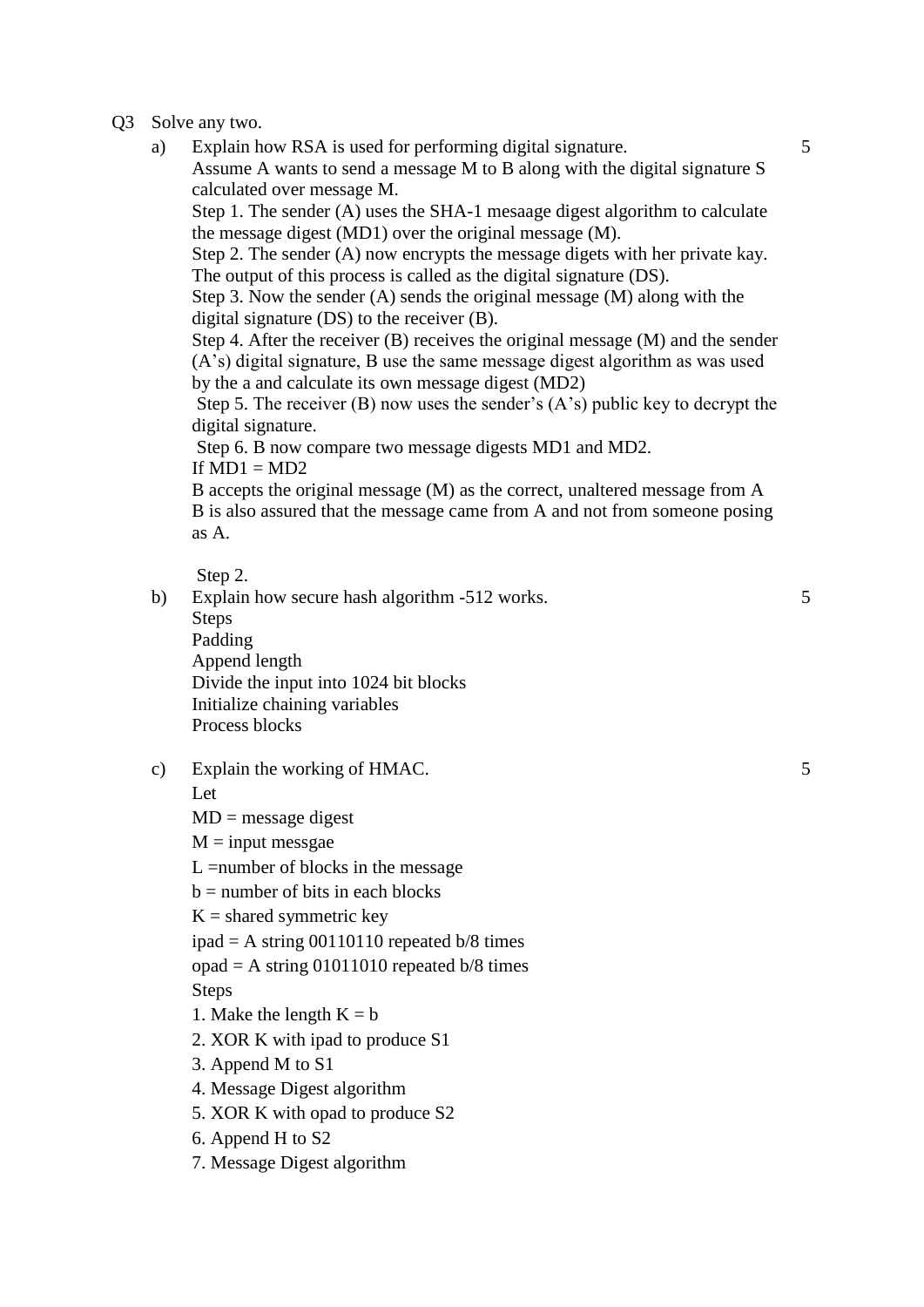d) Explain Elipitic Curve Cryptography and EIGamal. Introduction Difference between RSA and ECC Explanation of Elliptic curve

## Q4 Solve any two.

- a) Describe of the various fields of x.509V3 digital certificate various fields of x.509V3 digital certificate are: Authority Key Identifier Subject Key Identifier Key usage Extended Key usage Private Key usage Period Certificate Policies Policy Mappings Subject Alternative Name Issuer Alternative Name Subject Directory Attributes Basic Constraints Name Constraints Policy Constraints
- b) How digital certificate is verified? The verification of digital certificate consist of following steps:



- c) Why do we trust digital certificate. 5
- d) List and explain public key cryptography standards. 5

5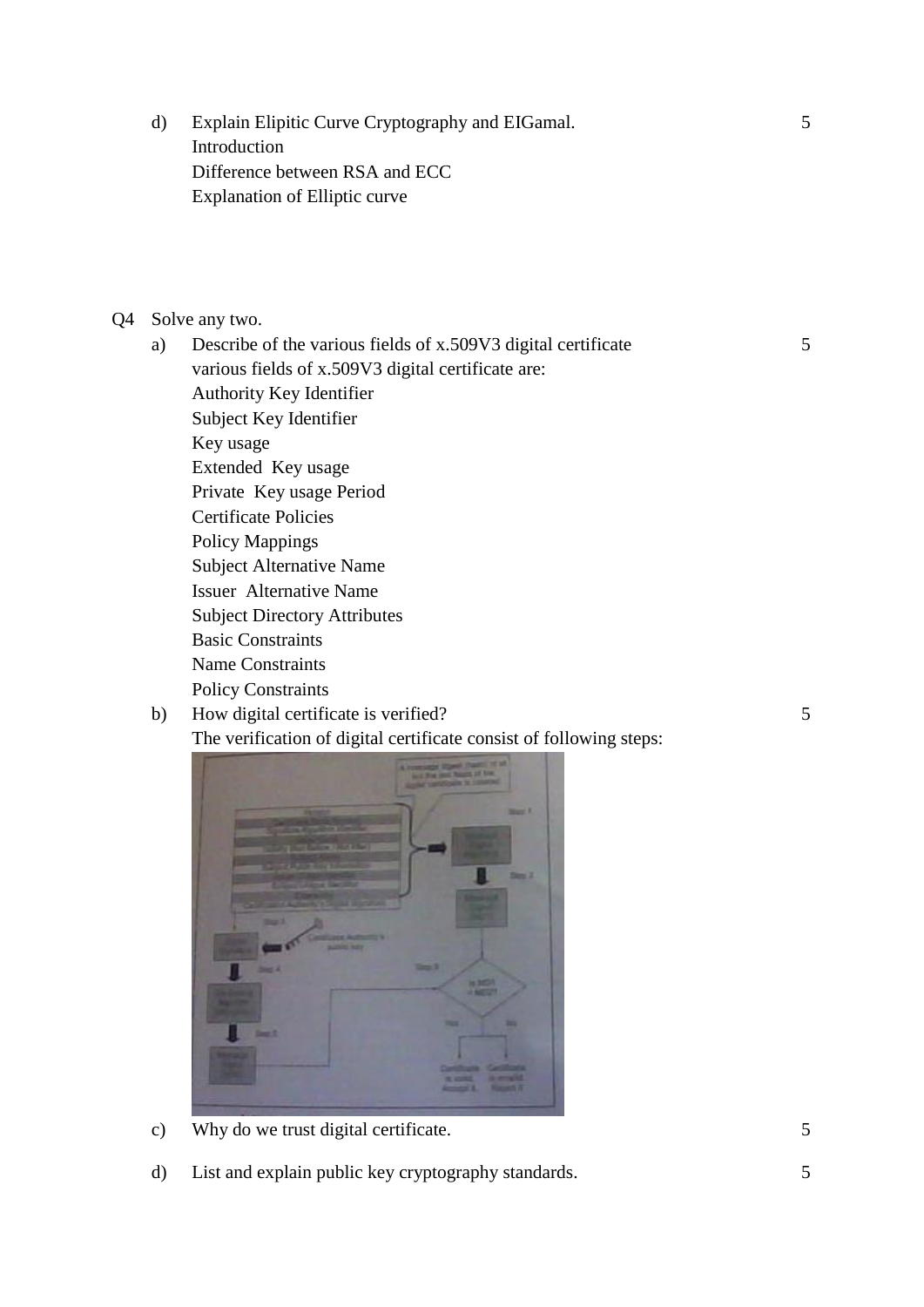Explanation of any five of the following public key cryptography standards: PKCS#1 RSA Encryption Standard PKCS#2 RSA Encryption Standard for Message Digest PKCS#3 Diffie-Hellman Key Agreement Standard PKCS#5 Password Based Encryption PKCS#6 Extended Certificate Syntax Standard PKCS#7 Cryptographic Message Syntax Standard PKCS#8 Private Key Information Standard PKCS#9 Selected Attribute Types PKCS#10 Certificate Request Syntax Standard PKCS#11 Cryptographic Token Interface Standard PKCS#12 Personal Information Exchange Syntax Standard PKCS#13 Elliptic Curve Cryptography Standard PKCS#14 Pseudo-Random Number Generation Standard PKCS#15 Cryptographic token Information Syntax

Q5 Solve any two.

| a) | Explain handshake protocol.                                                 |
|----|-----------------------------------------------------------------------------|
|    | The Handshake protocol is the first sub protocol used by the client and the |
|    | server to communicate using an SSL-enabled connection.                      |
|    | Format of handshake protocol.                                               |
|    | <b>Phase 1: Establish Security Capabilities</b>                             |
|    | Phase 2: Server authentication and key exchange                             |
|    | Phase 3 : Client authentication and key exchange                            |
|    | Phase 4: Finish                                                             |
|    |                                                                             |

5

5

- b) Explain the Secure Electronic Transaction process. SET Process
	- 1. The customer opens an account
	- 2. The customer receives a certificate
	- 3. The merchant receives a certificate
	- 4. The customer places an order
	- 5. The merchant is verified
	- 6. The order and payment detail are sent
	- 7. The merchant requests payment authorization
	- 8. The payment gateway authorizes the payment
	- 9. The merchant confirms the order
	- 10. The merchant provides goods or services
	- 11. The merchant requests payment
- c) With neat diagram write internal operations of 3-D secure protocol. Explanation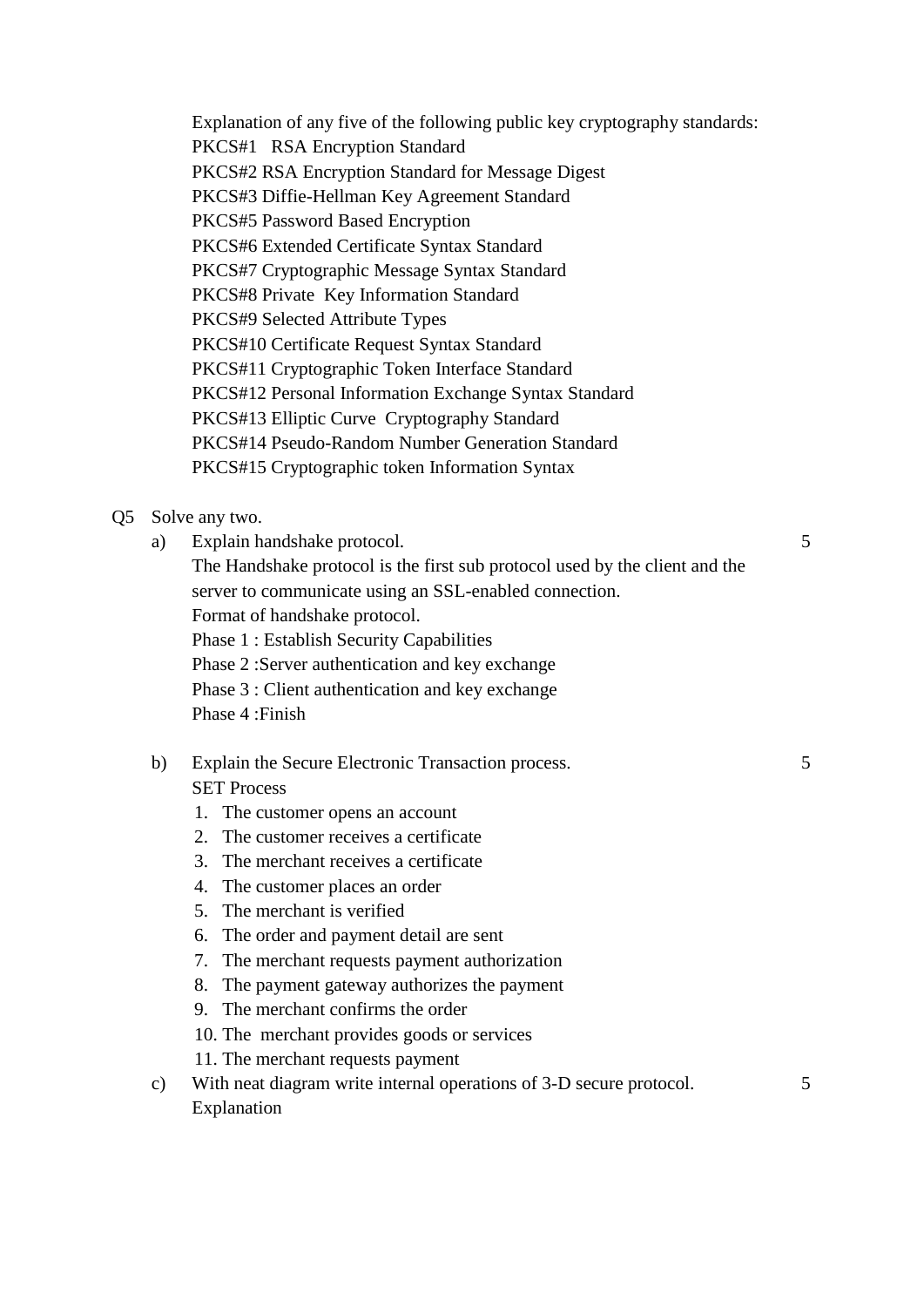| <b>North Corner</b><br><b><i><u>Lacitorist</u></i></b> | imousname@izman                                            | <b>Regions Stations</b><br><b>MACOWE</b> |
|--------------------------------------------------------|------------------------------------------------------------|------------------------------------------|
| ٠                                                      | ٠                                                          | <b>Phone Ave</b><br>-                    |
| ١<br><b>Property</b>                                   | <b>Sant</b><br>-                                           | a<br>×                                   |
| <b>Gentleman</b><br>×                                  | <b><i><u>College Manufacture</u></i></b><br><b>Painter</b> | ٠                                        |
|                                                        |                                                            | <b>Rotardon</b>                          |
| <b>Terrant</b>                                         | m<br>w                                                     |                                          |

- d) List different firewall configurations. Explain any two. Different firewall configurations are
	- 1. Screened Host Firewall, Single Homed Bastion
	- 2. Screened Host Firewall, Dual Homed Bastion
	- 3. Screened Subnet Firewall

Explanation of any two.

- Q6 Solve any two.
	- a) Explain how clear text password works. What are the problems with it? Every user in a system is assigned with a user id and an initial password which is alterable by the user. The password is stored in the user database against the user id on the server. The authentication mechanism works as 5
		- 1. Prompt for user id and password
		- 2. User enters user id and password
		- 3. user id and password validation
		- 4. Authentication result
		- 5. Inform user accordingly.

Problems:

- 1. Database contains passwords in clear text
- 2. Password travels in clear text from the user's computer to the server.
- b) Write a short note on key distribution center.

KDC is central authority dealing with keys for individual computers in computer network. It is similar to the concept of the Authentication Server (AS) and Ticket Granting Server in Kerberos. Every node store unique secrete key with the KDC. Whenever user A wants to communicate securely with user B the following happens:

- 1. The background is that A has a shared secrete key KA with KDC. Similarly B is assume to share a secrete key KB with the KDC.
- 2. A sends request to KDC encrypted with KA which includes
	- a. Identities of A and B.
	- b. A random number R called nonce.
- 3. KDC responds with message encrypted with KA, containing
	- a. One-time symmetric key KS
	- b. Original request that was sent by A, for verification.
	- c. KS encrypted with KB and id of A encrypted with KB.
- 4. A and B now communicate by using KS for encryption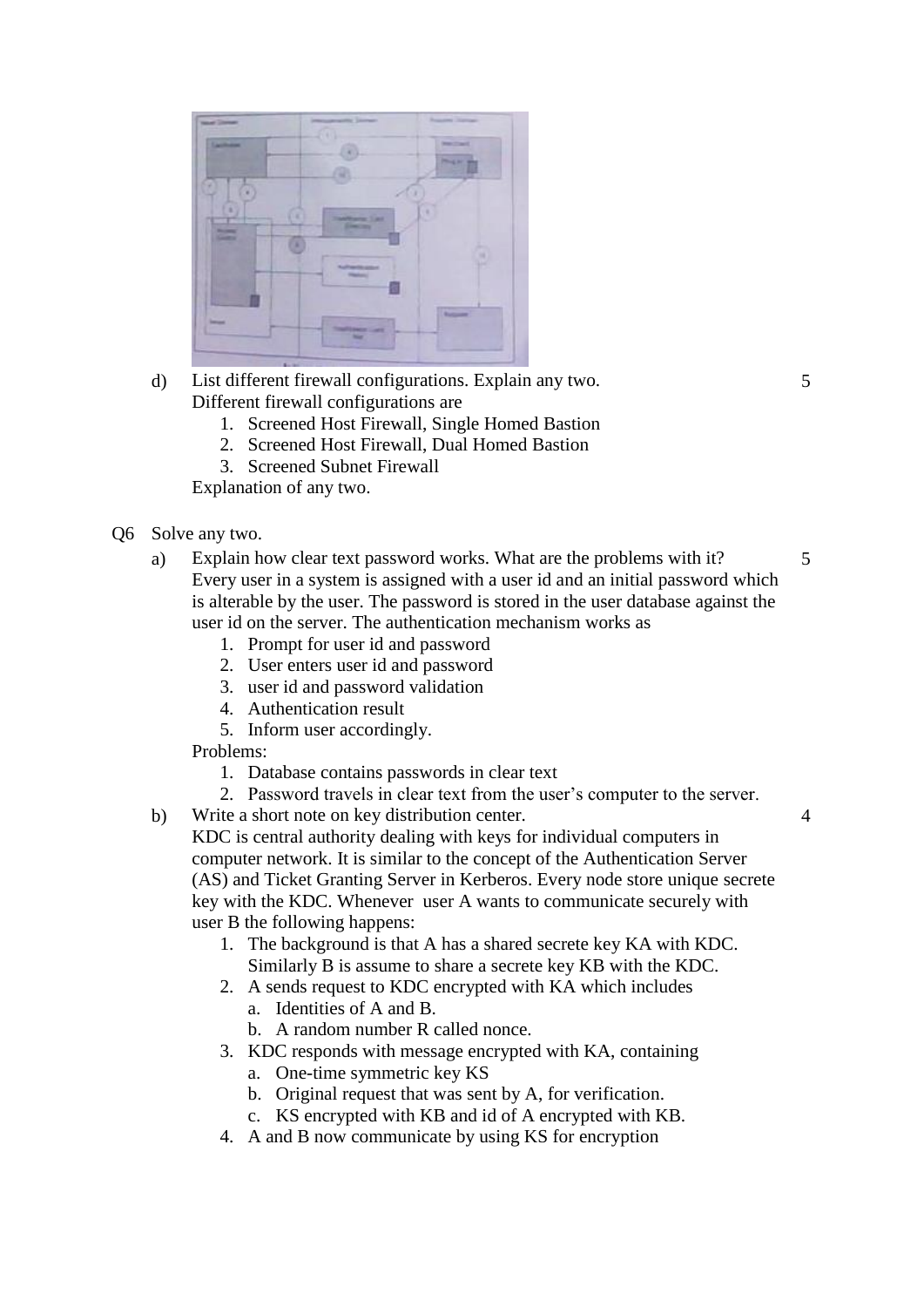

- c) Explain how challenge/response tokens works.
	- 1. User sends a login request
	- 2. Server creates random challenge
	- 3. User signs the random challenge with the message digest for the password.
	- 4. Server verifies the encrypted random challenge received from the user.
	- 5. Server returns on an appropriate message back to the user.
- d) What are the One-way authentication approaches? Explain any two. Listing
	- Explanation
		- 1. Login Only
		- 2. Shared Secrete
		- 3. One-way public key
- Q7 Solve any three.
	- a) Write short note on phishing.

Attacker set up a fake web sites, which look like the real website. The attacker modus operandi works as follows:

- 1. The attacker decides to create his/her own web site, which looks very identical to a real website.
- 2. The attacker can use many technique to attack the bank's customer.
- 3. When the customer clicks on the URL specified in the email (received from attacker) , he/she is taken to the attacker's site and not the original site. There the customer is prompted to enter confidential information . the attacker accepts this information and display thank you message. The attacker now uses the confidential information .
- b) Explain subkey generation process of each round of international data 5

1

5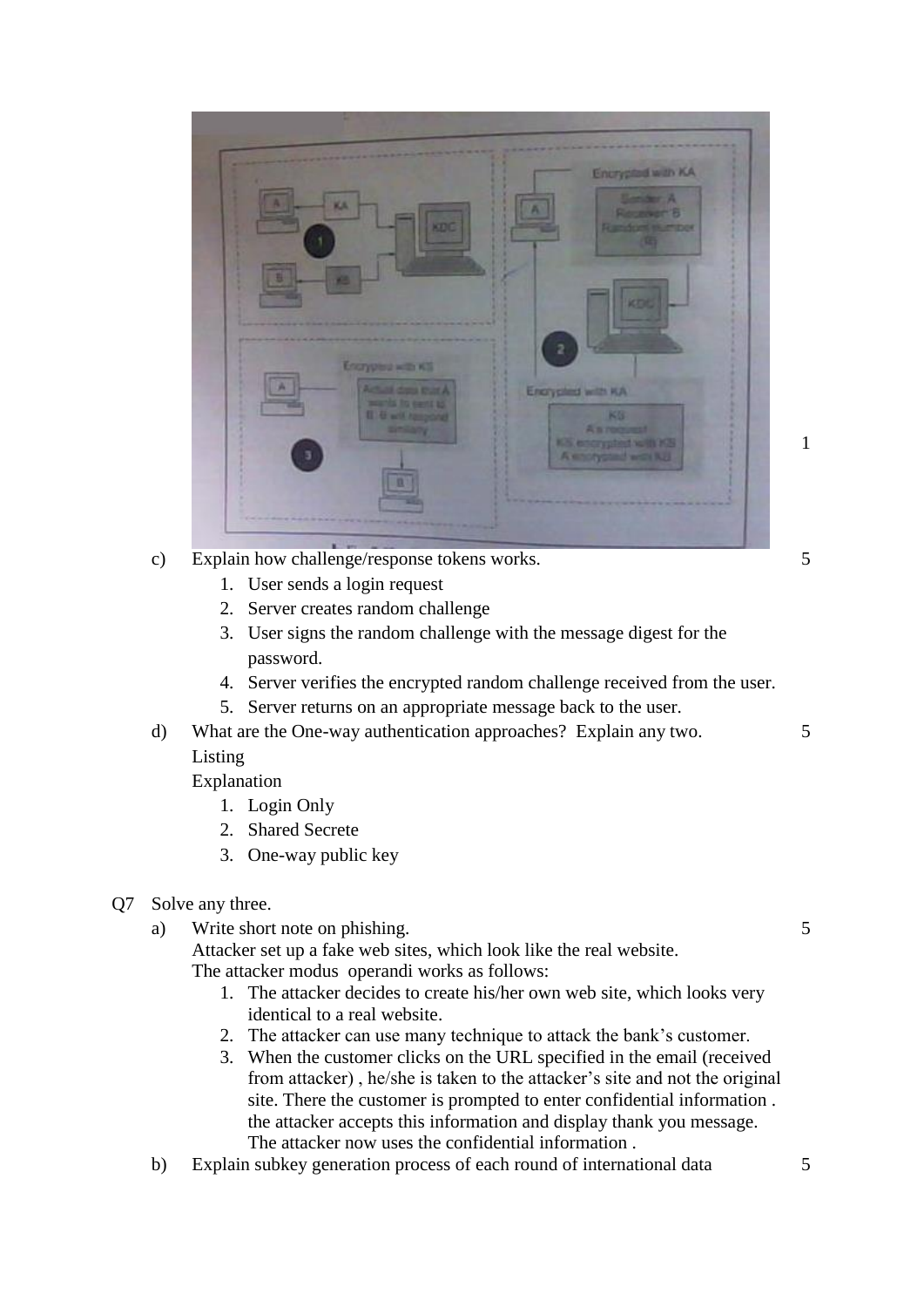## encryption algorithm.

| <b>Rosent</b> | Details of the tab key generation and late                                                                                                                                                                                                                               |
|---------------|--------------------------------------------------------------------------------------------------------------------------------------------------------------------------------------------------------------------------------------------------------------------------|
|               | Hit personnel 1-86 of the initial 128 birthey would be used. This would give us 6 sub arm Ki in Ko.<br>for Ritual 1 Key bits 97 to 128 are available for the next stand.                                                                                                 |
| ×             | Key hits 97 to 128 make up out-keys KI and K2 for this round. A 23-to this be the support key<br>happens, as explanted. Post this shalling the first 64 bits are used as into keys K3 to K6 to do.<br>trained. This between bots 6.5 to: 924 unusual for the next manual |
|               | Unusual key bits 65 to 129 are load as sub-keys K1 to K4 of this town! Upta key remains.<br>generators 25-test about traceporms, and turn it we 12 of the whether keep are annil on suite keep KA and KG.<br>Their letters buts 3.5 no 123 percent for the next resent.  |
|               | Him 3.1 to 1.28 are used for this recent, which is perfectly adequate. No first are spared at this caps.<br>After this, the current key is ugain striked.                                                                                                                |
| s.            | This is nothing to Research Ent positions 1-96 of the inscreen 128-to: key would be med. This would<br>give us 6 individuals in the K6 for Round 1. Key him 97 to 128 am evaluate for the unit must                                                                      |
| 板             | Key him 97 to 128 trails up sub-keys K1 and K2 for this round. A 25-hill shift in the original key<br>facepoint, an explained Post this studiery, the first 64 bits are used as sub-keys K3 in K4 for this<br>round. This leaves buy 65 to 128 smooth for the next count |
|               | Unusunt key bits 65 to 128 are used as sub-keys K1 to K4 of this muzil. Upon key exhausting<br>souther 25-hir shift happens, and bits 1 to 32 of the stalled key are used as natisizes K5 and K6<br>This leaves bills 33 to 12A second for the next mast                 |
|               | Hote 33 to 128 are used for this result, which is perfectly adequate. No hits are amount to this stage<br>After that the current key is again shifted for the Output David reading stand.                                                                                |

c) Explain with neat diagram man-in-middle attack. 5



d) Why is a self-signed certificate needed? The certificate authority hierarchy begins with the root CA. The root CA has one or more second level CAs below. Each of these second level CAs can have one or more third level CAs, which in turn have lower level CAs and so on. This hierarchy relieves the root CA from having to manage all the possible digital certificates. Instead the root CA can delegate this job to the second level CA. Each od this second level CA could appoint third level CA and so on.

In this there may be problem of the verification of root CA . As the root CA is the last in the validation chain, there is no way to validate it's certificate. The root CA and many times, even the second or third level